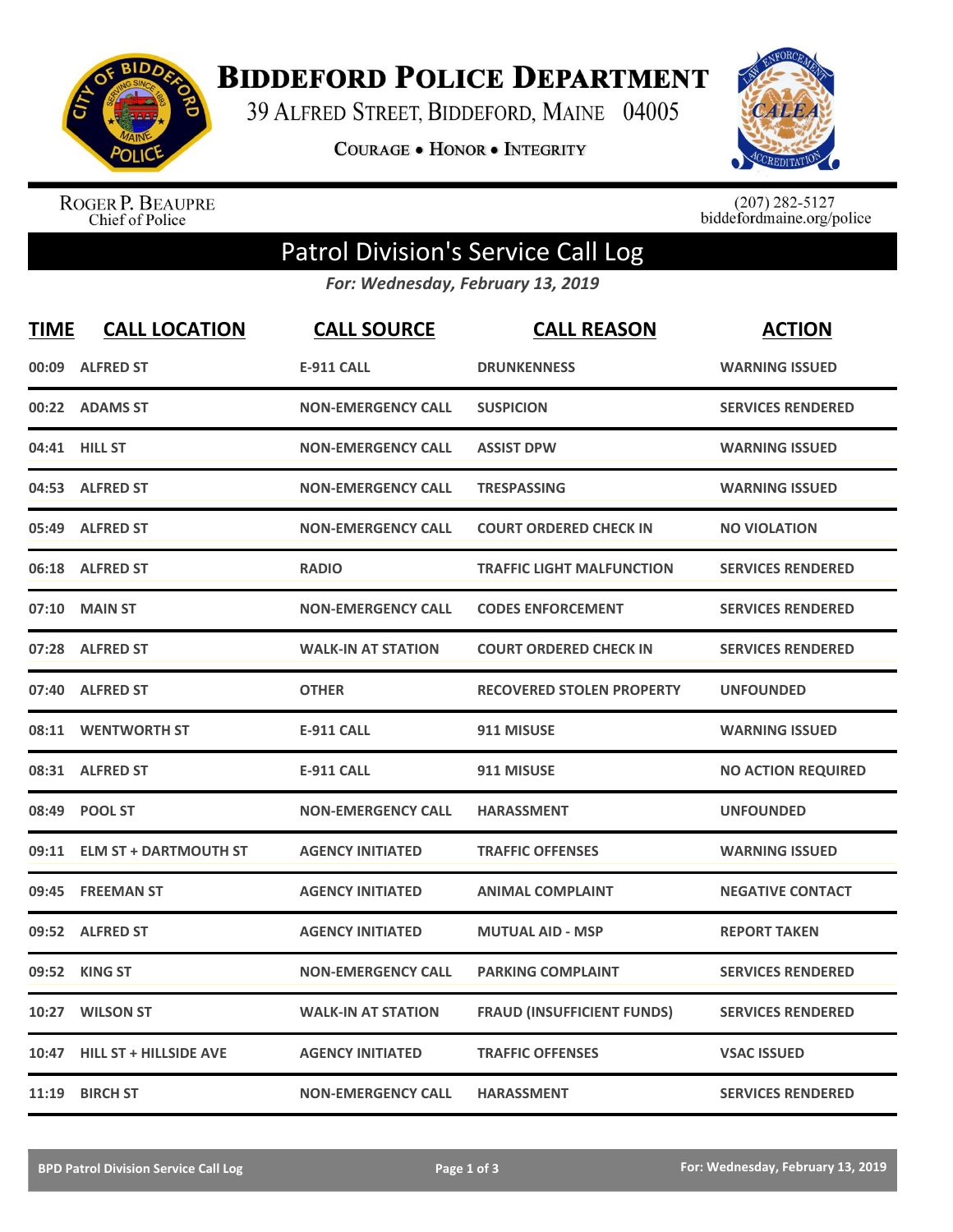| <u>TIME</u> | <b>CALL LOCATION</b>                                                                                                                                                                                                                                                                                                                         | <b>CALL SOURCE</b>                                                                | <b>CALL REASON</b>                                                                                 | <b>ACTION</b>               |  |  |
|-------------|----------------------------------------------------------------------------------------------------------------------------------------------------------------------------------------------------------------------------------------------------------------------------------------------------------------------------------------------|-----------------------------------------------------------------------------------|----------------------------------------------------------------------------------------------------|-----------------------------|--|--|
|             | 11:21 ALFRED ST                                                                                                                                                                                                                                                                                                                              | <b>WALK-IN AT STATION</b>                                                         | <b>COURT ORDERED CHECK IN</b>                                                                      | <b>SERVICES RENDERED</b>    |  |  |
| 11:37       | <b>MILLER AVE</b>                                                                                                                                                                                                                                                                                                                            | <b>AGENCY INITIATED</b>                                                           | <b>PAPERWORK</b>                                                                                   | <b>PAPERWORK NOT SERVED</b> |  |  |
|             | 11:45 ALFRED ST                                                                                                                                                                                                                                                                                                                              | <b>WALK-IN AT STATION</b>                                                         | <b>COURT ORDERED CHECK IN</b>                                                                      | <b>SERVICES RENDERED</b>    |  |  |
| 11:47       | <b>SOUTH ST + KOSSUTH ST</b><br><b>CHARGE: FAILURE TO REGISTER VEHICLE</b>                                                                                                                                                                                                                                                                   | <b>AGENCY INITIATED</b>                                                           | <b>TRAFFIC OFFENSES</b><br>OFFENDER: JULIA KAY BRAND  AGE: 55  RESIDENT OF: BIDDEFORD, ME          | <b>CITATION ISSUED</b>      |  |  |
| 11:57       | <b>SOUTH ST</b>                                                                                                                                                                                                                                                                                                                              | <b>NON-EMERGENCY CALL</b>                                                         | <b>CHECK WELFARE</b>                                                                               | <b>SERVICES RENDERED</b>    |  |  |
|             | 12:21 ELM ST<br><b>NON-EMERGENCY CALL</b><br><b>SHOPLIFTING</b><br><b>ARREST(S) MADE</b><br>OFFENDER: MAKENZIE KATHERINE HALL  AGE: 26  RESIDENT OF: NORTH WATERBORO, ME<br>CHARGE: THEFT BY UNAUTHORIZED TAKING OR TRANSFER - SHOPLIFTING<br>CHARGE: UNLAWFUL POSSESSION OF SCHEDULED DRUG<br><b>CHARGE: VIOLATING CONDITION OF RELEASE</b> |                                                                                   |                                                                                                    |                             |  |  |
|             | 12:32 SOUTH ST                                                                                                                                                                                                                                                                                                                               | <b>AGENCY INITIATED</b>                                                           | <b>ANIMAL COMPLAINT</b>                                                                            | <b>GONE ON ARRIVAL</b>      |  |  |
|             | 12:35 ALFRED ST                                                                                                                                                                                                                                                                                                                              | <b>WALK-IN AT STATION</b>                                                         | <b>COURT ORDERED CHECK IN</b>                                                                      | <b>NO VIOLATION</b>         |  |  |
|             | 12:36 WESTMORE AVE                                                                                                                                                                                                                                                                                                                           | <b>NON-EMERGENCY CALL</b>                                                         | <b>SUSPICION</b>                                                                                   | <b>REPORT TAKEN</b>         |  |  |
|             | 13:01 ALFRED ST                                                                                                                                                                                                                                                                                                                              | <b>WALK-IN AT STATION</b>                                                         | <b>PAPERWORK</b>                                                                                   | <b>PAPERWORK SERVED</b>     |  |  |
|             | 13:25 FREEMAN ST                                                                                                                                                                                                                                                                                                                             | <b>AGENCY INITIATED</b>                                                           | <b>ANIMAL COMPLAINT</b>                                                                            | <b>NEGATIVE CONTACT</b>     |  |  |
|             | 14:05 ALFRED ST                                                                                                                                                                                                                                                                                                                              | <b>WALK-IN AT STATION</b>                                                         | <b>COURT ORDERED CHECK IN</b>                                                                      | <b>SERVICES RENDERED</b>    |  |  |
|             | 14:50 ALFRED ST                                                                                                                                                                                                                                                                                                                              | <b>NON-EMERGENCY CALL</b>                                                         | <b>COURT ORDERED CHECK IN</b>                                                                      | <b>SERVICES RENDERED</b>    |  |  |
|             | <b>15:06 MEDICAL CENTER DR</b>                                                                                                                                                                                                                                                                                                               | <b>E-911 CALL</b>                                                                 | 911 MISUSE                                                                                         | <b>NO ACTION REQUIRED</b>   |  |  |
|             | 15:45 ALFRED ST                                                                                                                                                                                                                                                                                                                              | <b>WALK-IN AT STATION</b>                                                         | <b>COURT ORDERED CHECK IN</b>                                                                      | <b>SERVICES RENDERED</b>    |  |  |
|             | 16:32 ALFRED ST                                                                                                                                                                                                                                                                                                                              | <b>AGENCY INITIATED</b>                                                           | <b>PAPERWORK</b>                                                                                   | <b>NEGATIVE CONTACT</b>     |  |  |
|             | 16:36 POOL ST                                                                                                                                                                                                                                                                                                                                | <b>NON-EMERGENCY CALL</b><br>CHARGE: OPERATING WHILE LICENSE SUSPENDED OR REVOKED | <b>OPER AFTER SUSPENSION</b><br>OFFENDER: COREY WILLIAM BRUME  AGE: 26  RESIDENT OF: BIDDEFORD, ME | <b>ARREST(S) MADE</b>       |  |  |
|             | 16:54 ELM ST                                                                                                                                                                                                                                                                                                                                 | <b>NON-EMERGENCY CALL</b>                                                         | <b>PAPERWORK</b>                                                                                   | <b>SERVICES RENDERED</b>    |  |  |
|             | 17:14 WESTERN AVE                                                                                                                                                                                                                                                                                                                            | <b>NON-EMERGENCY CALL</b>                                                         | <b>MESSAGE DELIVERY</b>                                                                            | <b>SERVICES RENDERED</b>    |  |  |
|             | 17:23 SOUTH ST                                                                                                                                                                                                                                                                                                                               | <b>NON-EMERGENCY CALL</b>                                                         | <b>SUSPICION</b>                                                                                   | <b>SERVICES RENDERED</b>    |  |  |
|             | 18:03 SOUTH ST + KOSSUTH ST                                                                                                                                                                                                                                                                                                                  | <b>AGENCY INITIATED</b>                                                           | <b>TRAFFIC OFFENSES</b>                                                                            | <b>WARNING ISSUED</b>       |  |  |
|             | 18:06 ALFRED ST                                                                                                                                                                                                                                                                                                                              | <b>AGENCY INITIATED</b>                                                           | <b>CAR SEAT DETAIL</b>                                                                             | <b>SERVICES RENDERED</b>    |  |  |
|             |                                                                                                                                                                                                                                                                                                                                              |                                                                                   |                                                                                                    |                             |  |  |